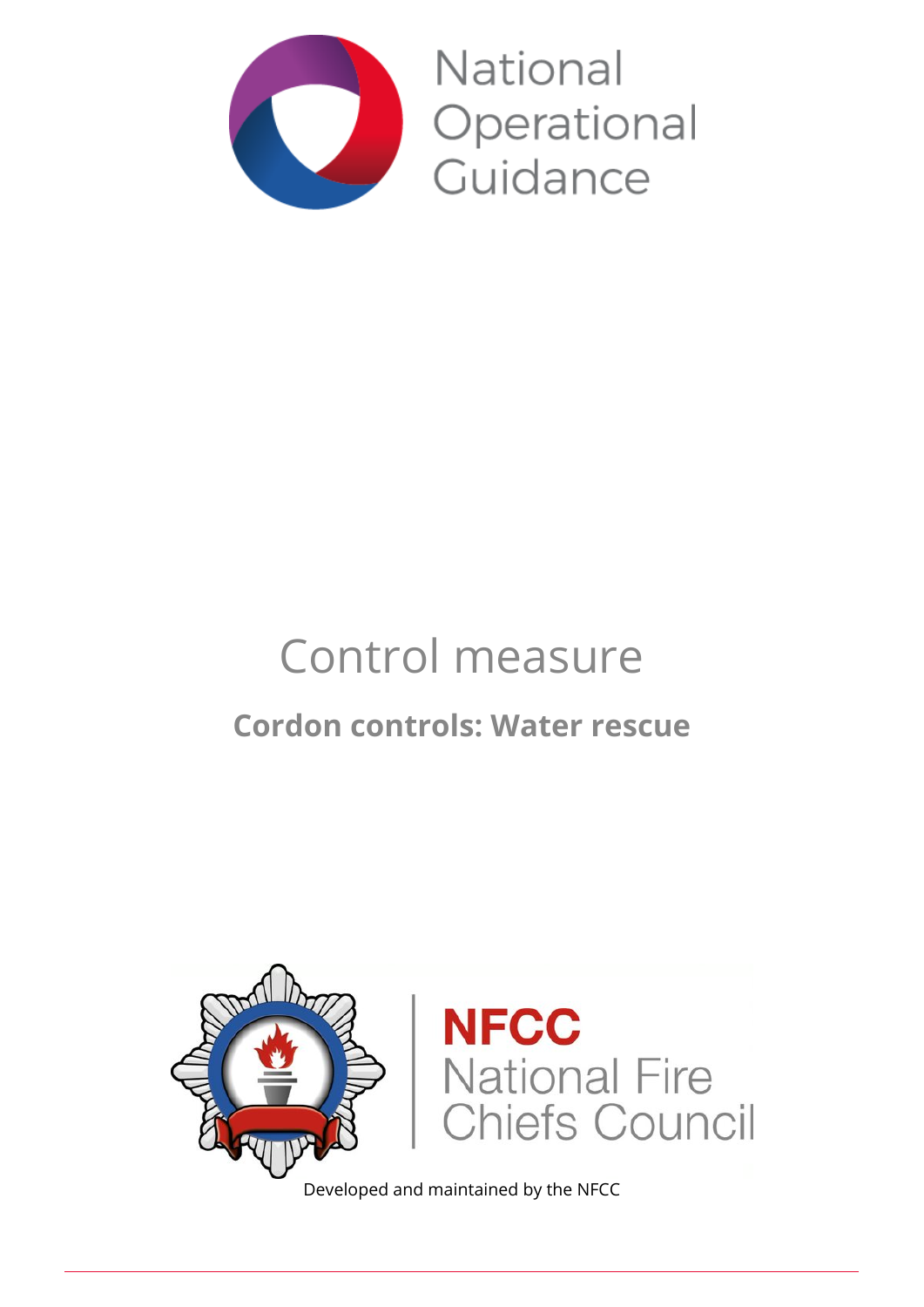



### Contents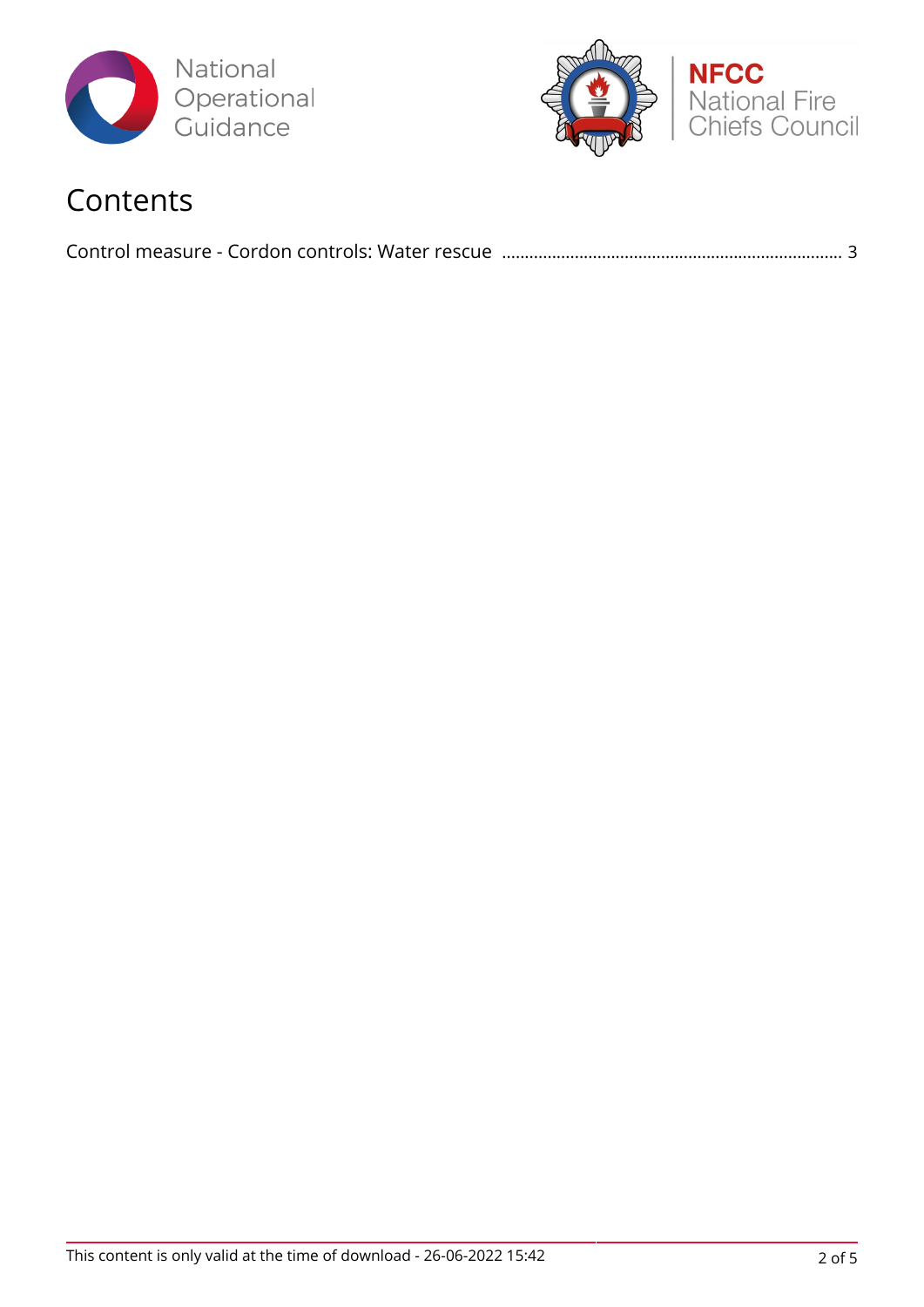



### Control measure - Cordon controls: Water rescue

#### **TRAINING SPECIFICATION**

#### **Knowledge and understanding**

| <b>Control measure element</b>                         | <b>Learning outcome</b>                                                                                                                                                                                                                                                                                                                                                                                                                             |
|--------------------------------------------------------|-----------------------------------------------------------------------------------------------------------------------------------------------------------------------------------------------------------------------------------------------------------------------------------------------------------------------------------------------------------------------------------------------------------------------------------------------------|
| Establish hazard areas                                 | Understand:<br>• How to establish hazard areas<br>• How to use physical barriers to indicate the hazard area<br>• The need to control access to the hazard area<br>. Why it may not be possible to use physical barriers or control<br>access to the hazard area                                                                                                                                                                                    |
| Cordons                                                | Understand:<br>• The use of comprehensive briefings<br>• The use of physical barriers<br>• The need to ensure personnel operate in safe areas<br>• The appropriate use of guarded edges<br>• That cordons may be required to control members of the public<br>• That the assistance of the police may be required                                                                                                                                   |
| Hot, warm and cold zones<br>at water-related incidents | Understand:<br>. How to separate the hazard area into hot, warm and cold zones<br>for water-related incidents<br>• The definition for each of the zones, including who should be<br>allowed in each zone<br>. The need to effectively establish and implement the zones<br>• That zones may need to be adjusted<br>• The need to ensure all emergency responders are informed<br>about the hazard area and zones, along with any changes to<br>them |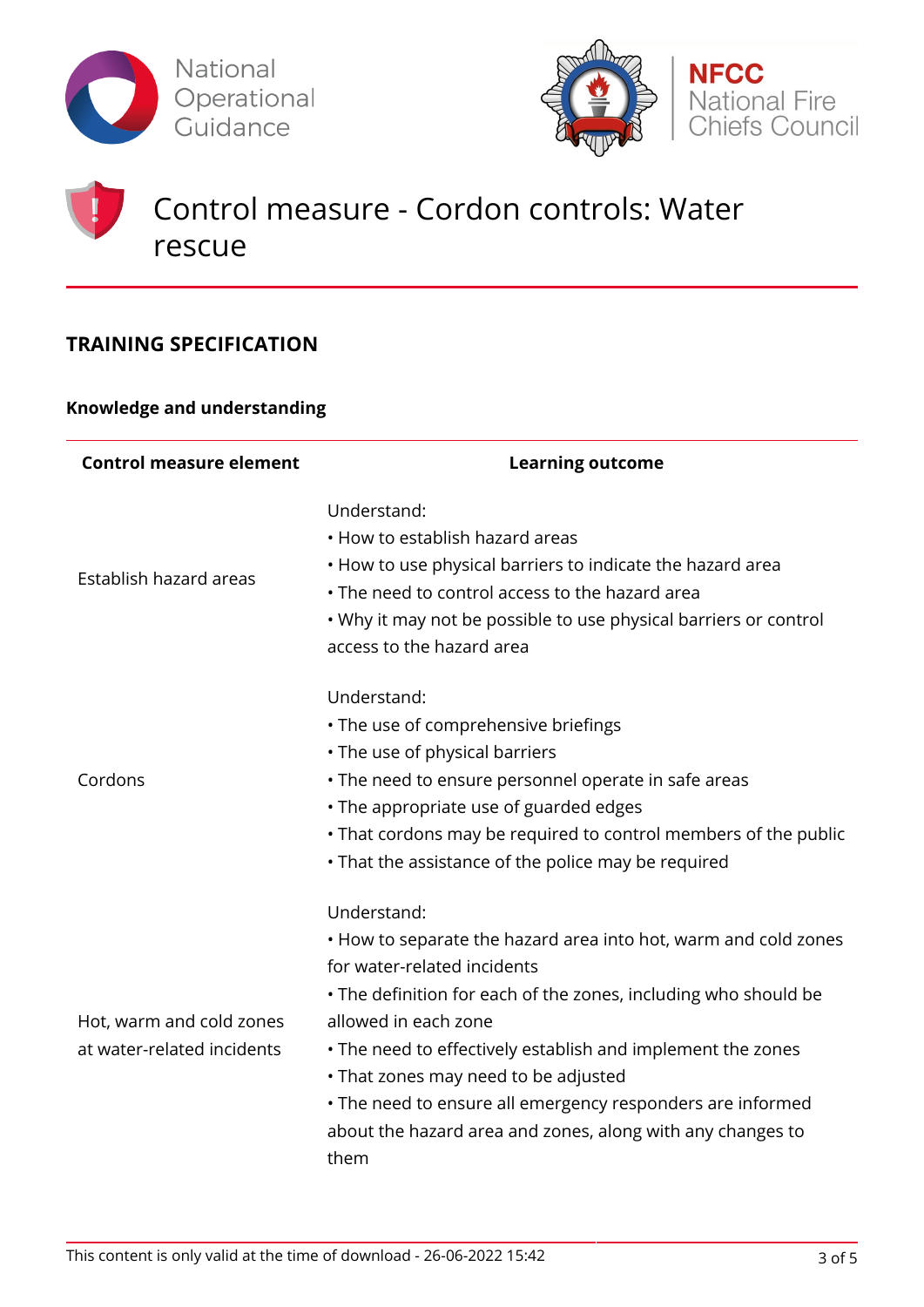



| <b>Control measure element</b> | <b>Learning outcome</b>                                                                                                                                                                                                                                                                                                |
|--------------------------------|------------------------------------------------------------------------------------------------------------------------------------------------------------------------------------------------------------------------------------------------------------------------------------------------------------------------|
| Geographical impacts           | Understand:<br>• That the geographic scale of a water rescue incident can make<br>the management of personnel difficult                                                                                                                                                                                                |
| Cordon control gateways        | Understand:<br>. How to use cordon control gateways to establish greater levels<br>of command and control                                                                                                                                                                                                              |
| Duration of work               | Understand:<br>. Why there may need to be appropriate limits on duration of<br>commitment to the hazard area<br>• That the tasks and environmental conditions should be<br>considered when determining the duration of commitment<br>• The need to maintain regular radio contact with personnel in<br>the hazard area |
| Safety officers                | Understand:<br>• The benefits of appointing a safety officer to control cordons<br>and zones                                                                                                                                                                                                                           |

#### **Practical application**

| <b>Control measure element</b>                                                                                        | <b>Learning outcome</b>                                                                                                                                                        |
|-----------------------------------------------------------------------------------------------------------------------|--------------------------------------------------------------------------------------------------------------------------------------------------------------------------------|
| Ensure that personnel operate on the safe side of<br>existing guarding near water or surrounding<br>unstable surfaces | Demonstrate the ability to:<br>• Appropriately use physical barriers<br>. Ensure personnel work on the safe<br>side of guarding near water or<br>surrounding unstable surfaces |